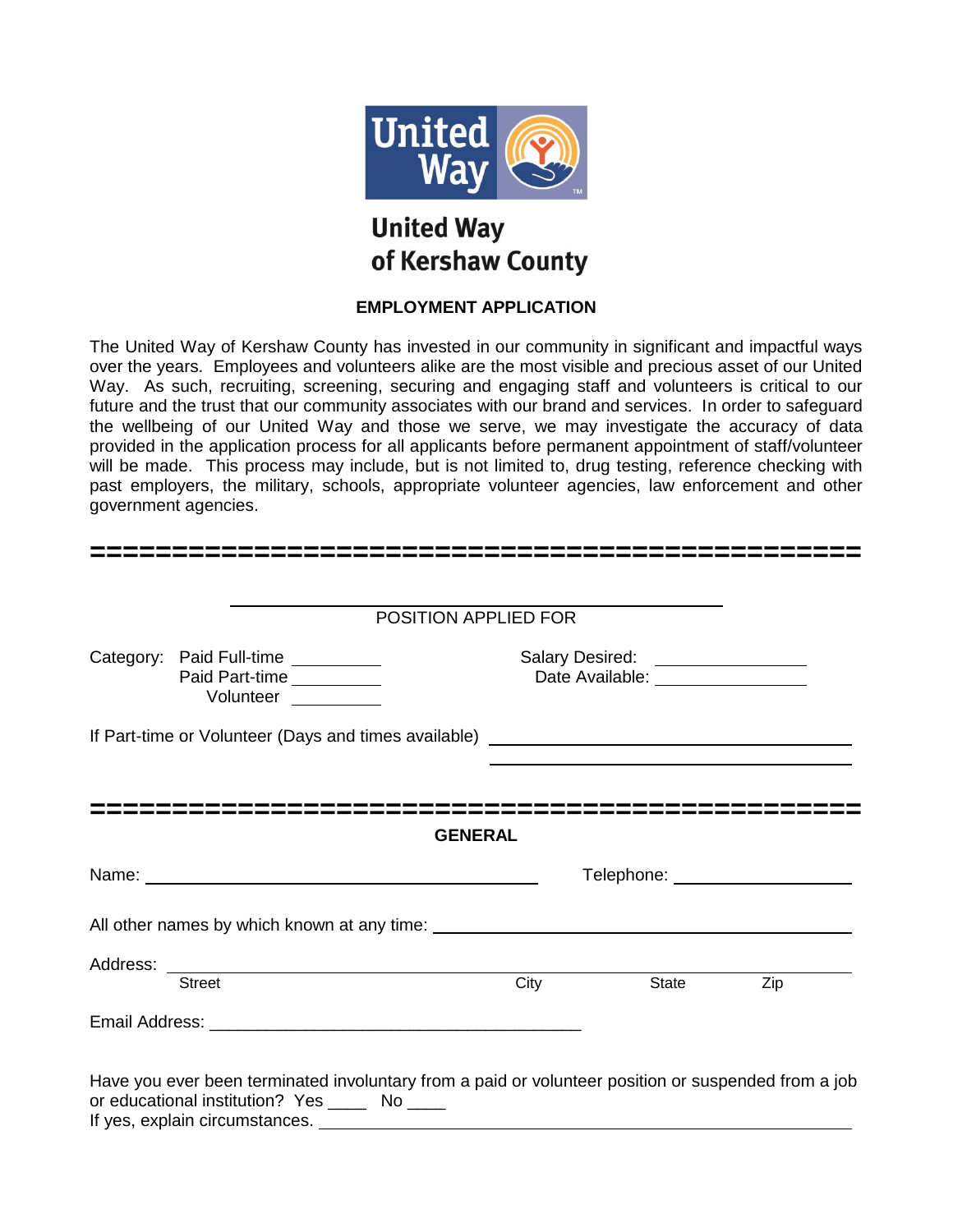## **EDUCATION**

| School             | Name & Location                                                                                                                                                                  | <u>Major</u> | From-To | Graduate | Degree |
|--------------------|----------------------------------------------------------------------------------------------------------------------------------------------------------------------------------|--------------|---------|----------|--------|
| College            |                                                                                                                                                                                  |              |         |          |        |
| <b>High School</b> | <u> 1989 - Johann Stoff, deutscher Stoff, der Stoff, der Stoff, der Stoff, der Stoff, der Stoff, der Stoff, der S</u>                                                            |              |         |          |        |
| Other              |                                                                                                                                                                                  |              |         |          |        |
|                    |                                                                                                                                                                                  |              |         |          |        |
|                    | Professional Societies, Associations, Awards, Publications: [1989] [2003] Professional Societies, Associations, Awards, Publications:                                            |              |         |          |        |
|                    |                                                                                                                                                                                  |              |         |          |        |
|                    |                                                                                                                                                                                  | <b>OTHER</b> |         |          |        |
|                    | How or by whom referred you to the United Way of KC? [CONDENSER THE REFERENCE TO NOTE THE REFERENCE TO NOTE TH                                                                   |              |         |          |        |
|                    | U.S. Citizen? Yes _______ No ________ Vista type, if not U.S. Citizen. _________                                                                                                 |              |         |          |        |
|                    | Military Service: Yes _____ No _____. If yes, which branch _____________________.                                                                                                |              |         |          |        |
|                    |                                                                                                                                                                                  |              |         |          |        |
|                    | Do you have a valid driver's license? Yes _____ No ____. If yes, from which state.                                                                                               |              |         |          |        |
|                    | Have you ever been bonded? Yes _____ No ____. If yes, with what employer(s) __________                                                                                           |              |         |          |        |
|                    | Have you ever been arrested or convicted of a crime(s) in the past 10 years? Are any current<br>criminal charges pending? Yes _____ No ____. If yes, describe. _________________ |              |         |          |        |
|                    |                                                                                                                                                                                  |              |         |          |        |

Are you related to any UWKC employee? Yes\_\_\_ No\_\_\_ If "yes" please list the employee and your relation to them.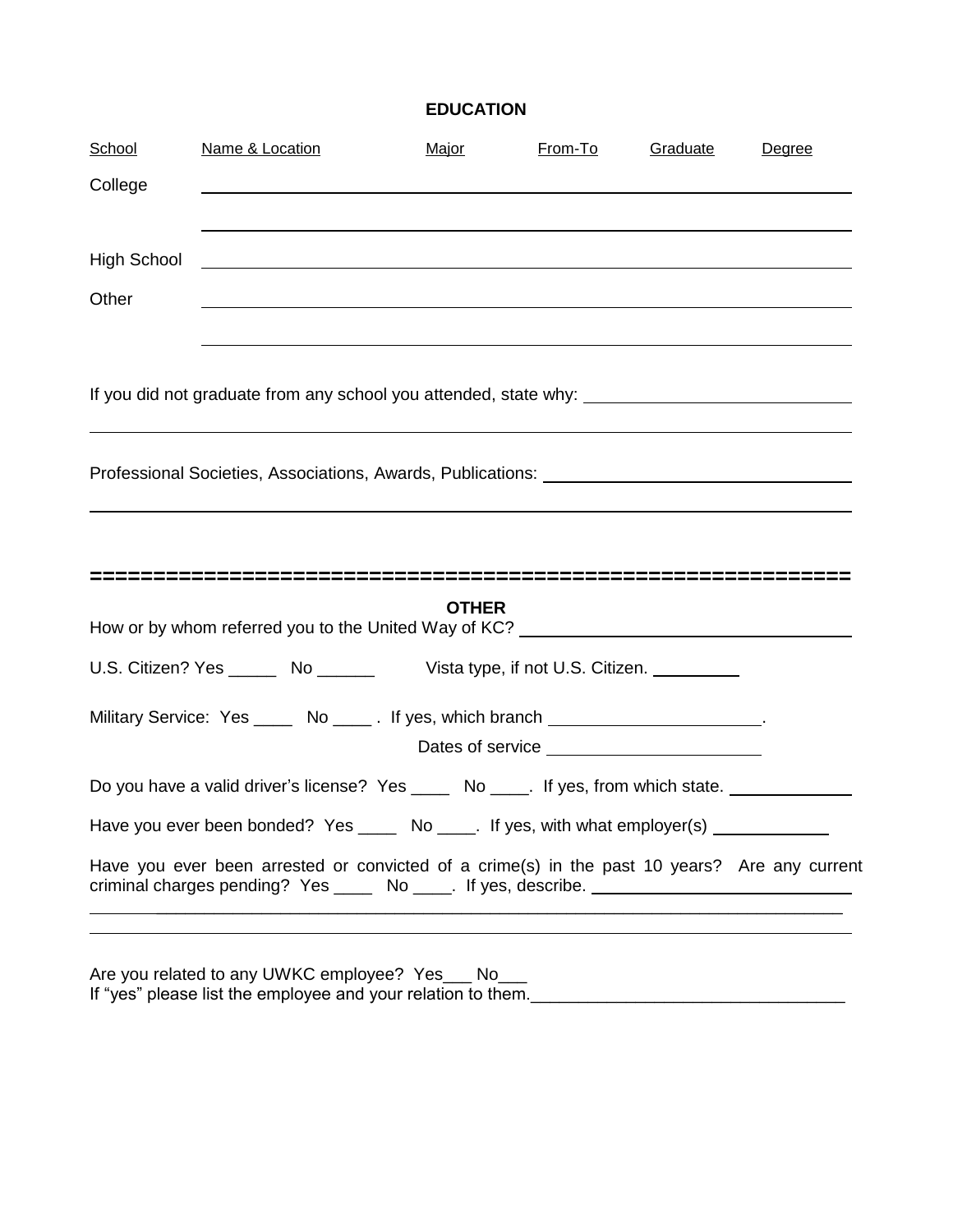## **WORK EXPERIENCE** (Past 10 Years)

Show present or last employer first and work back. Do not detail duties and responsibilities if described in attached resume. List all employers for this period. Use additional pages if needed.

|  |                                              | Company Address Number & Street City State     |                                                                                                  |  |
|--|----------------------------------------------|------------------------------------------------|--------------------------------------------------------------------------------------------------|--|
|  |                                              |                                                | Zip                                                                                              |  |
|  |                                              |                                                | Date Started __________ Date Left ___________  Starting Salary ___________ Last Salary _________ |  |
|  |                                              |                                                |                                                                                                  |  |
|  |                                              |                                                |                                                                                                  |  |
|  |                                              |                                                |                                                                                                  |  |
|  |                                              |                                                |                                                                                                  |  |
|  |                                              |                                                |                                                                                                  |  |
|  | Company Name experience and the company Name |                                                |                                                                                                  |  |
|  |                                              | Company Address Number & Street City State Zip |                                                                                                  |  |
|  |                                              |                                                | Date Started __________ Date Left __________  Starting Salary __________ Last Salary ________    |  |
|  |                                              |                                                |                                                                                                  |  |
|  |                                              |                                                |                                                                                                  |  |
|  |                                              |                                                |                                                                                                  |  |
|  |                                              |                                                |                                                                                                  |  |
|  |                                              |                                                | ,我们也不会有什么。""我们的人,我们也不会有什么?""我们的人,我们也不会有什么?""我们的人,我们也不会有什么?""我们的人,我们也不会有什么?""我们的人                 |  |
|  |                                              |                                                |                                                                                                  |  |
|  |                                              |                                                | Your Title <u>New Your Title</u>                                                                 |  |
|  |                                              |                                                |                                                                                                  |  |
|  | Company Address Number & Street              |                                                | City State Zip                                                                                   |  |
|  |                                              |                                                | Date Started __________ Date Left ___________  Starting Salary ___________ Last Salary _________ |  |
|  |                                              |                                                |                                                                                                  |  |
|  |                                              |                                                |                                                                                                  |  |
|  |                                              |                                                |                                                                                                  |  |
|  |                                              |                                                |                                                                                                  |  |
|  |                                              |                                                |                                                                                                  |  |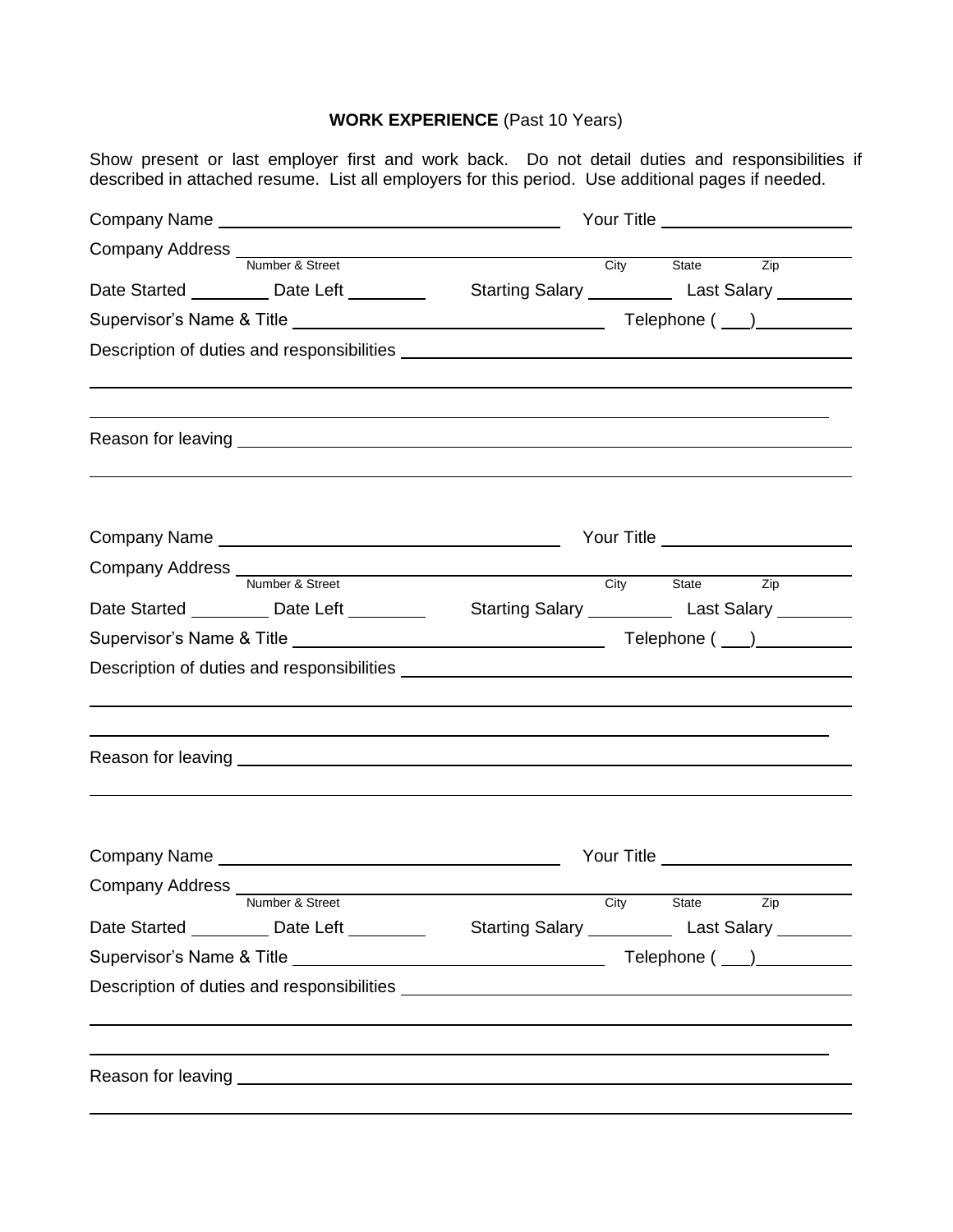#### **VOLUNTEER EXPERIENCE**

| Address<br>Number & Street<br>Number & Street                     |                                                       |  |
|-------------------------------------------------------------------|-------------------------------------------------------|--|
|                                                                   | State Zip<br>City<br>Telephone ( ___ )_______________ |  |
|                                                                   |                                                       |  |
|                                                                   |                                                       |  |
|                                                                   | Telephone ( ___ ) _______________                     |  |
| Address Mumber & Street                                           |                                                       |  |
|                                                                   | City<br>State<br>Zip                                  |  |
|                                                                   | $\mathsf{Telephone}\ (\_\_\_\_\_\_\_\_\_\$            |  |
|                                                                   |                                                       |  |
|                                                                   |                                                       |  |
|                                                                   |                                                       |  |
|                                                                   | <b>COMPUTER SKILLS</b>                                |  |
|                                                                   |                                                       |  |
| How would you rate your computer aptitude in the following areas: |                                                       |  |
| 1= no knowledge or skill                                          |                                                       |  |
| 2= have heard of the program but not used it                      |                                                       |  |
| 3= familiar with but not fully proficient at (may need training)  |                                                       |  |
| 4= well rounded knowledge and use of the program                  |                                                       |  |
| 5=consider myself an expert in this program                       |                                                       |  |
|                                                                   |                                                       |  |
| Apple operating system                                            | __ FaceBook                                           |  |
| Microsoft operating system                                        | Instagram                                             |  |
| Office Word                                                       | __ Twitter                                            |  |
| <b>PowerPoint</b>                                                 | <b>Microsoft Publisher</b>                            |  |
| Excel                                                             |                                                       |  |
| <b>Donation Tracker</b>                                           |                                                       |  |
|                                                                   |                                                       |  |
| Boardable                                                         |                                                       |  |

**============================================================**

Office machines you can operate: